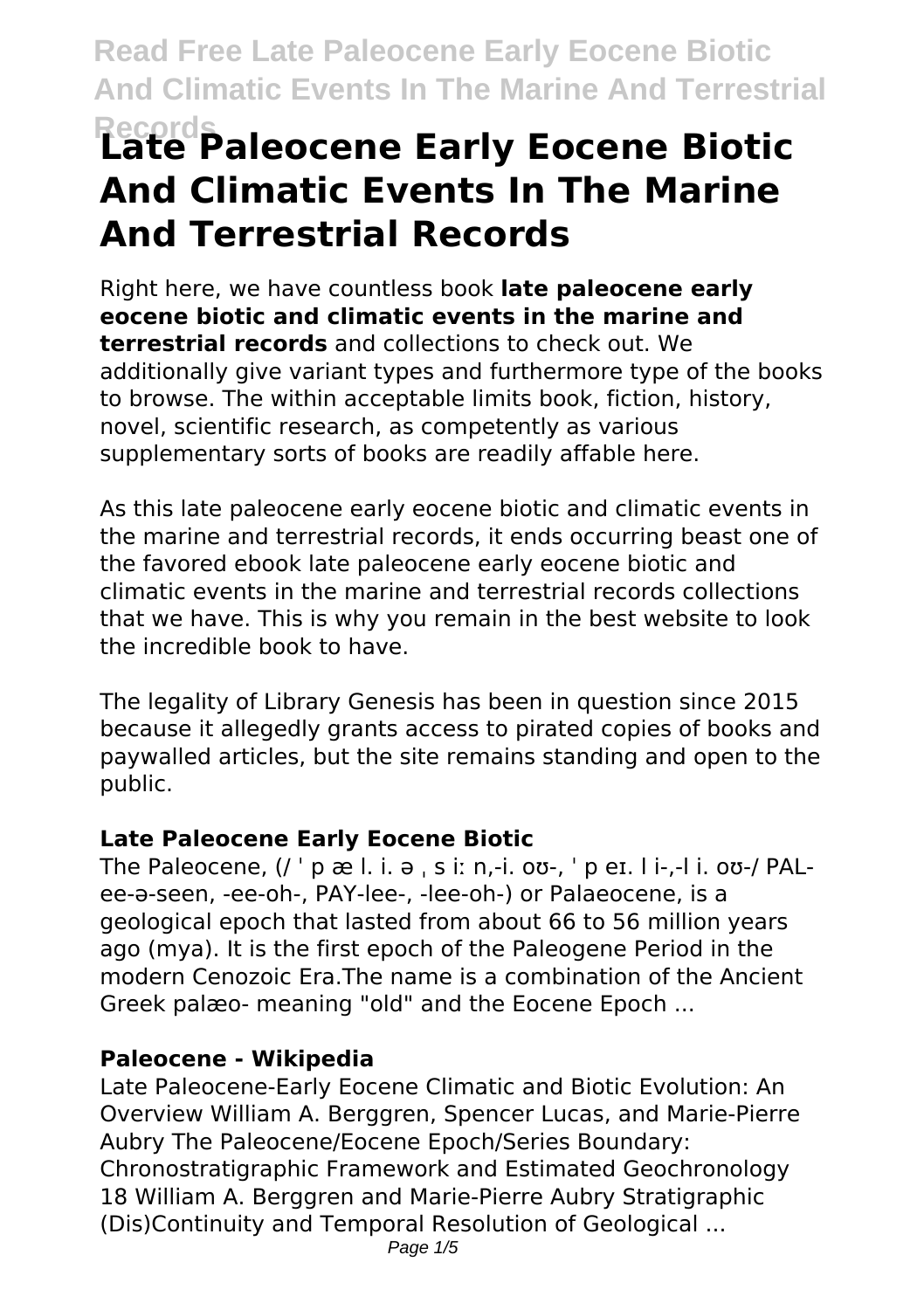### **Read Free Late Paleocene Early Eocene Biotic And Climatic Events In The Marine And Terrestrial Records**

#### **Late Paleocene-Early Eocene Climatic and Biotic Events in ...**

Late Paleocene–Early Eocene Biotic and Climatic Events in the Marine and Terrestrial Records. Edited by Marie-Pierre Aubry, Spencer G. Lucas, and William A. Berggren . Columbia University Press. Share. Pub Date: December 1998. ISBN: 9780231102384. 508 Pages. Format: Hardcover. List Price: \$160.00 £ ...

#### **Late Paleocene–Early Eocene Biotic and Climatic Events in ...**

Late Paleocene–early Eocene carbon isotope stratigraphy from a near-terrestrial tropical section and antiquity of Indian mammals A Samanta1,∗, ASarkar1, MKBera1, Jyotsana Rai3 and S S Rathore2 1Department of Geology and Geophysics, Indian Institute of Technology, Kharagpur 721 302, India. 2KDM Institute of Petroleum Exploration, Dehradun 248 195, India.

#### **Late Paleocene–early Eocene carbon isotope stratigraphy ...**

Buy Late Paleocene-Early Eocene Biotic and Climatic Events in the Marine and Terrestrial Records on Amazon.com FREE SHIPPING on qualified orders Late Paleocene-Early Eocene Biotic and Climatic Events in the Marine and Terrestrial Records: Aubry, Marie-Pierre, Lucas, Spencer, Berggren, William: 9780231102384: Amazon.com: Books

#### **Late Paleocene-Early Eocene Biotic and Climatic Events in ...**

mum (PETM), Eocene Thermal Maximum 2 (ETM2) and the I1 event, show above-background variance, suggesting that the magnitude of carbon input and associated climate change needs to surpass a threshold value to cause significant biotic disruption. 1 Introduction Late Paleocene through early Eocene hyperthermals oc-

#### **Scaled biotic disruption during early Eocene global ...**

Recent discovery of latest Paleocene mammals in section with new Wa-0 faunas and floras at Cabin Fork allows for the first studies of terrestrial biotic change across the Paleocene-Eocene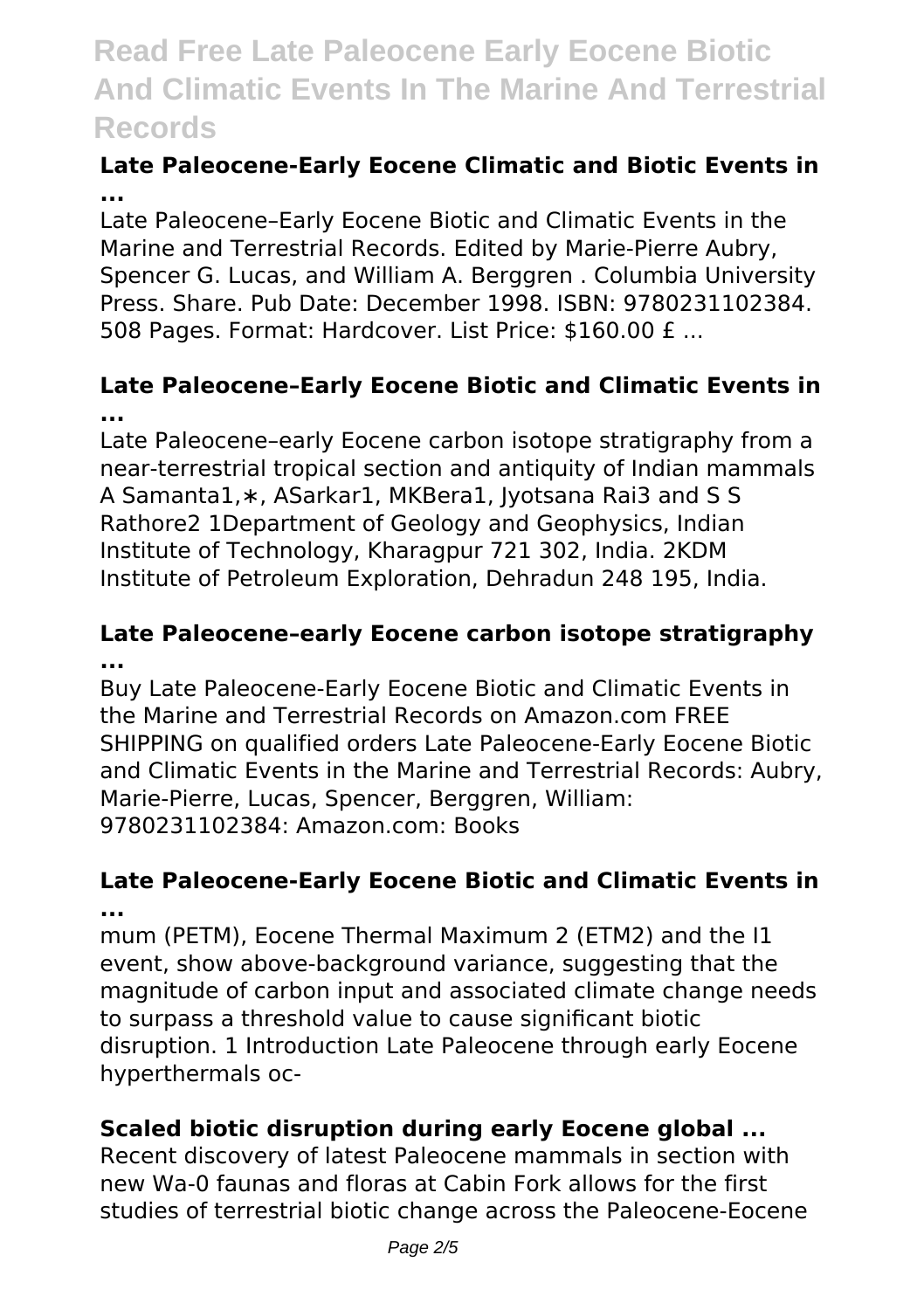**Read Free Late Paleocene Early Eocene Biotic And Climatic Events In The Marine And Terrestrial Reundary** ...

#### **(PDF) Early Eocene biotic and climatic change in interior ...**

The Paleocene–Eocene Thermal Maximum (PETM), alternatively "Eocene thermal maximum 1" (ETM1), and formerly known as the "Initial Eocene" or "Late Paleocene Thermal Maximum", was a time period with a more than 5–8 °C global average temperature rise across the event. This climate event occurred at the time boundary of the Paleocene and Eocene geological epochs.

#### **Paleocene–Eocene Thermal Maximum - Wikipedia**

Paleocene and Eocene strata of the Gulf of Aden margins generally thicken and become more basinal facies to the east (Beydoun, 1970), reflecting continued subsidence along the Indian Ocean margin. The composite Paleocene-Eocene stratigraphic column in Migiurtinia in NE Somalia (Fig. 4.6B) reaches ~1000 m (Fantozzi and Sgavetti, 1998).

#### **Paleocene - an overview | ScienceDirect Topics**

These four intervals follow closely after important climatic events within the Paleogene: the mid-Paleocene biotic event (MPBE), the Paleocene–Eocene thermal maximum (PETM, a hyperthermal event), the early Eocene Climatic Optimum (EECO) and the middle Eocene Climatic Optimum (MECO).

#### **CORRELATION OF EARLY PALEOGENE GLOBAL DIVERSITY PATTERNS ...**

In Late Paleocene-early Eocene climatic and biotic events in the marine and terrestrial records 296–322 (1989). 26. Alroy, J. Accurate and precise estimates of origination and extinction rates.

#### **Resilience of marine invertebrate communities during the ...**

The Paleogene Period was a time of extremes and transitions. Bounded by the catastrophic extinction of the dinosaurs and the rise of modern grasslands, the world of the Paleogene was characterized by climatic conditions largely unfamiliar to us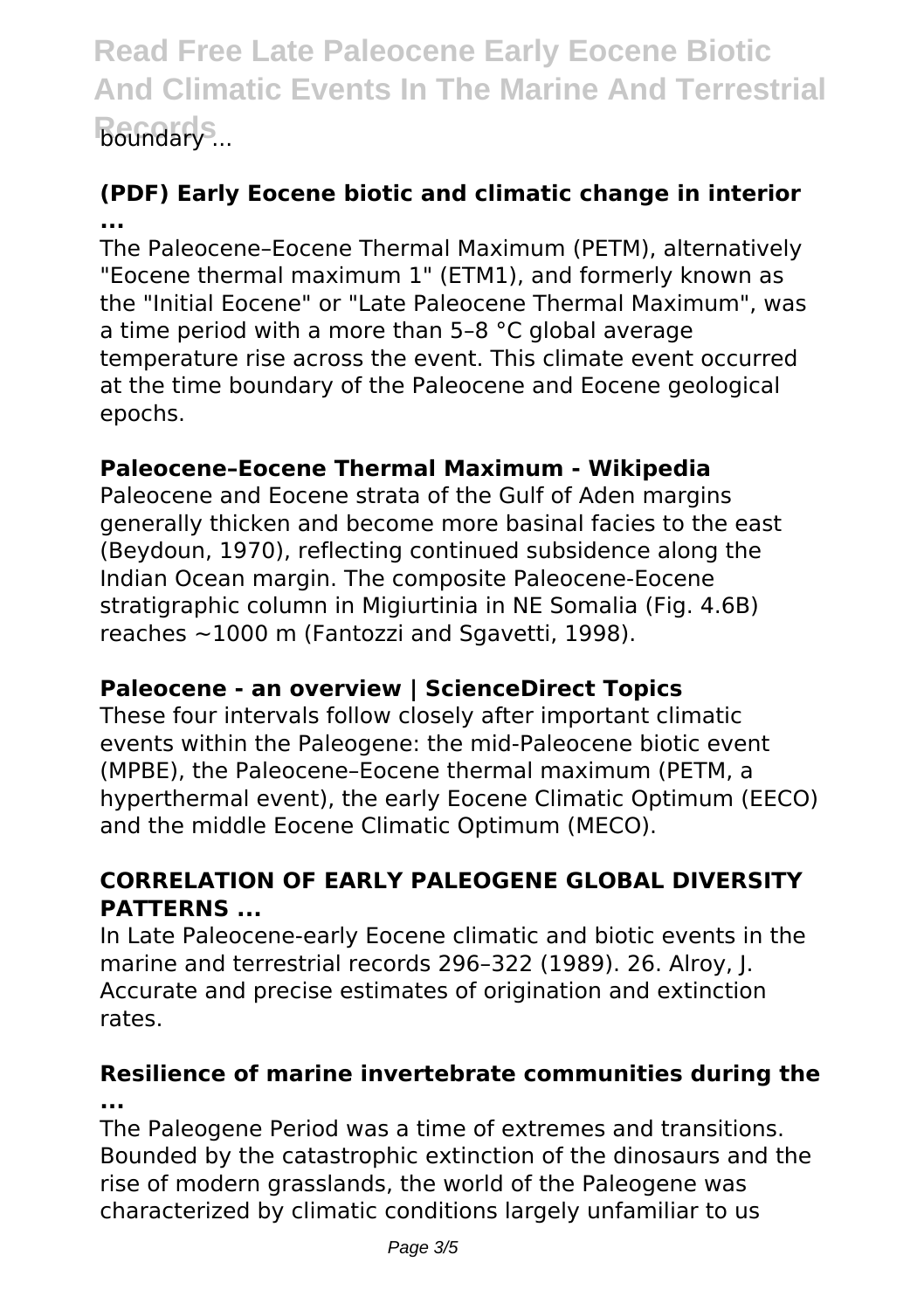## **Read Free Late Paleocene Early Eocene Biotic And Climatic Events In The Marine And Terrestrial**

today but saw the rise of essentially modern continental configurations, biotic communities, and biogeochemical regimes.

#### **Climatic and Biotic Events of the Paleogene: Earth Systems ...**

The late early Eocene Montagnais bolide: No impact on biotic diversity Marie-Pierre Aubry1 Felix M. Gradstein2 and Lubomir F. Jansa2 1Centre de Paleontologie stratigraphique et Paleoecologie, Universite Claude Bernard, 27-43 Bd du 11 Novembre, 69622 Villeurbanne, France and Woods Hole Oceanographic Institution, Woods Hole, Massachusetts, 02543, USA

#### **The Late Early Eocene Montagnais Bolide: No Impact on ...**

1. Introduction. The early Paleogene is widely known as a time of warm, equitable climate (Zachos et al., 2001, Zachos et al., 2008).Work on isotopic signatures of deep-sea benthic foraminifera indicate that sea surface temperatures increased from the late Paleocene to the middle Eocene, then decreased from the late Eocene into the Oligocene (Zachos et al., 2001, Zachos et al., 2008; Pagani et ...

#### **Benthic foraminiferal biotic events related to the ...**

We combined our new record with the Late Maastrichtian–Early Danian (Barnet et al., 2017), Late Paleocene–Early Eocene (Littler et al., 2014), PETM (McCarren et al., 2008), Eocene Thermal Maximum 2 (Stap et al., 2010), and Early Eocene (Lauretano et al., 2015) records generated from the same site, to

#### **A Highâ Fidelity Benthic Stable Isotope Record of Late ...**

W. Berggren (Eds.), Late Paleocene – early Eocene climatic and biotic events in the marine and terrestrial record (pp. 158 – 203). New York: Columbia University Press.

#### **(PDF) Early Eocene Thermal Maximum 3: Biotic Response at ...**

At the boundary between the Palaeocene and Eocene epochs, about 55 million years ago, the Earth experienced a strong global warming event, the Palaeocene–Eocene thermal